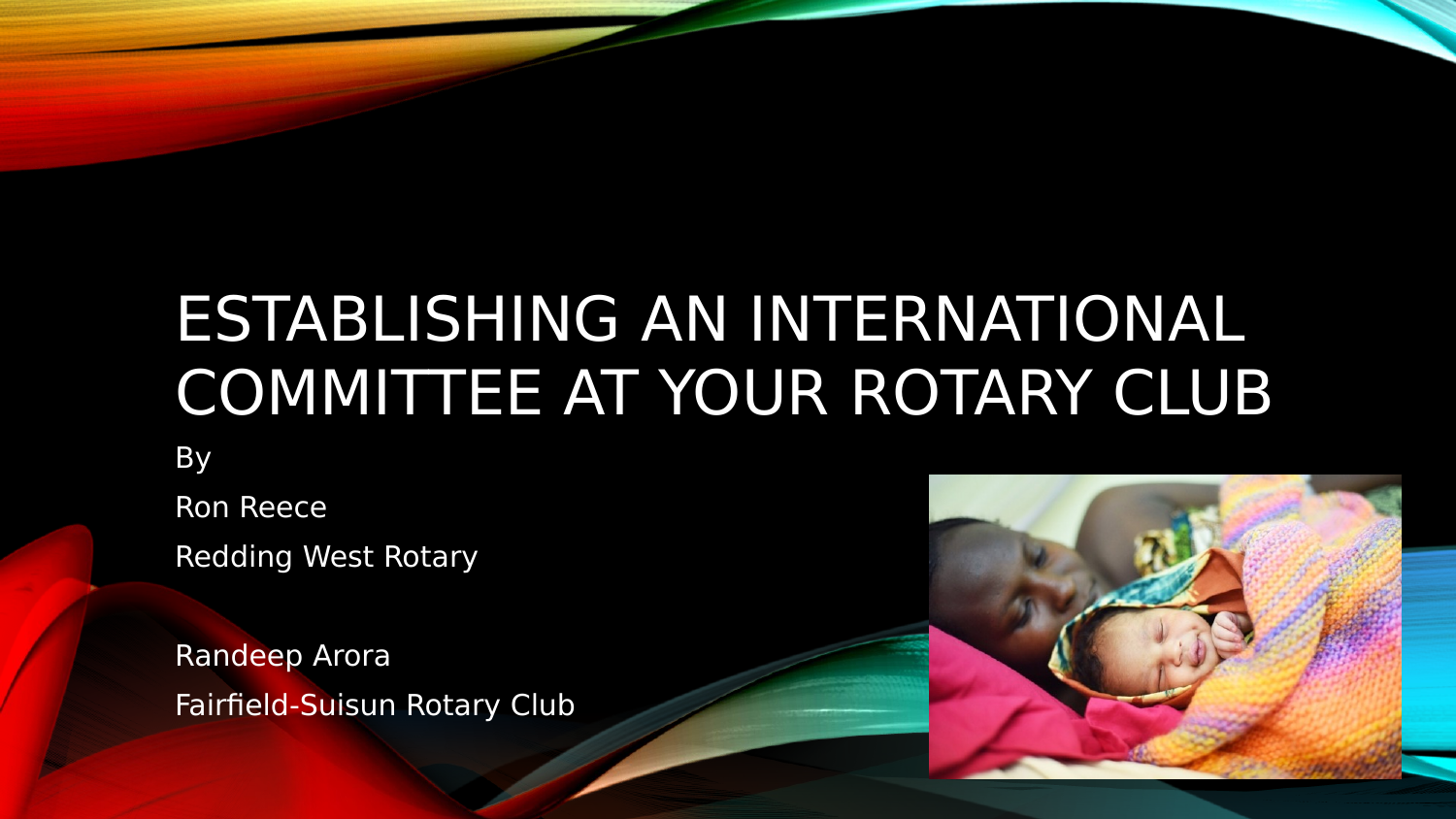# WHY ESTABLISHED AN INTERNATIONAL COMMITTEE AT YOUR LOCAL CLUB?

- Rotary International brings together business and professional leaders to provide humanitarian services and to advance goodwill and peace around the world.
- What better way to participate in the worldwide vision of Rotary than for your club to have an International Committee with international projects.

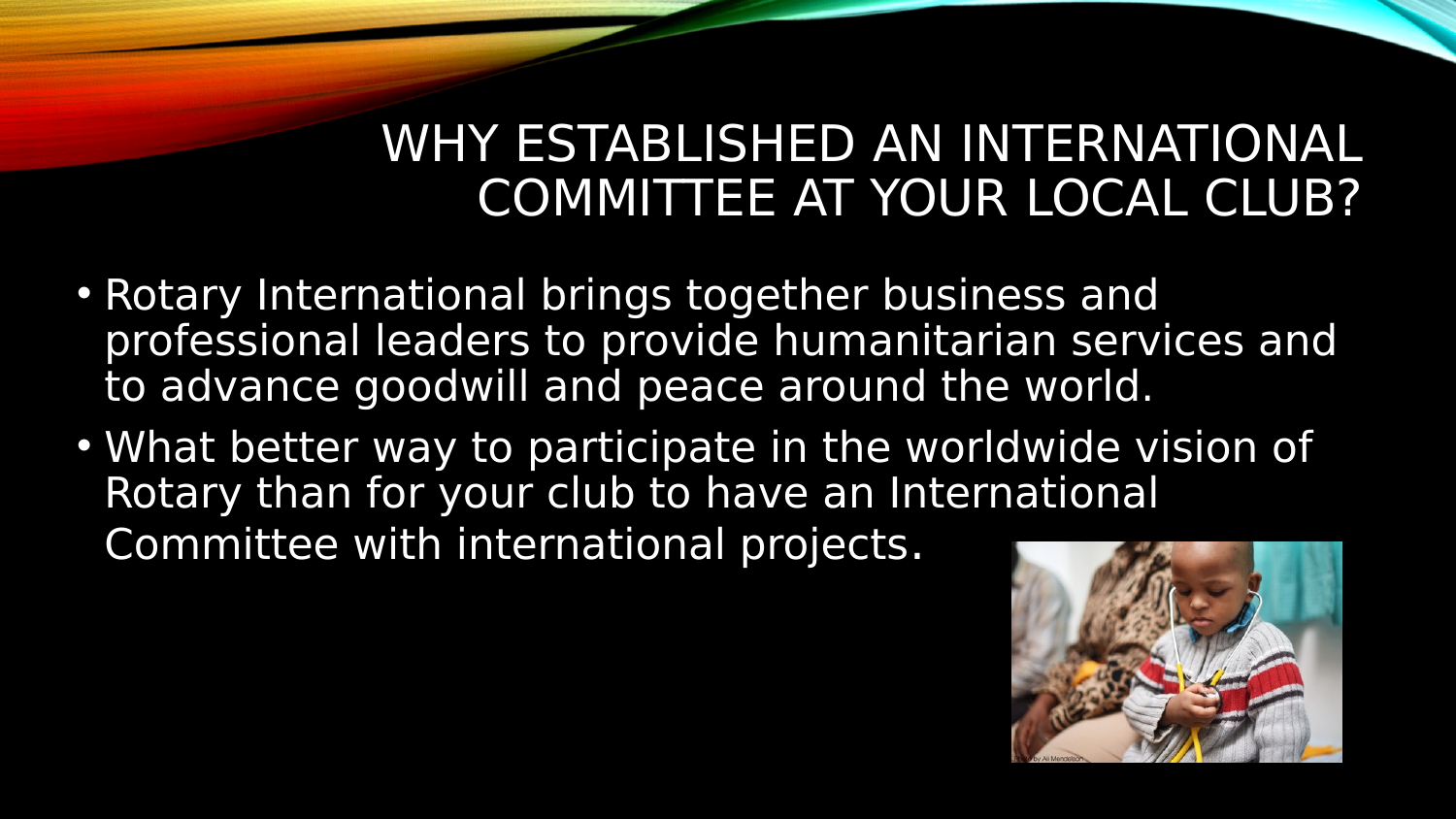# WHY ESTABLISHED AN INTERNATIONAL COMMITTEE AT YOUR LOCAL CLUB?

- Most Rotary Clubs have multiple projects going on both locally and internationally.
- By having an International Committee, you can dedicate clubs' resources and talent with special emphasis on International Projects.

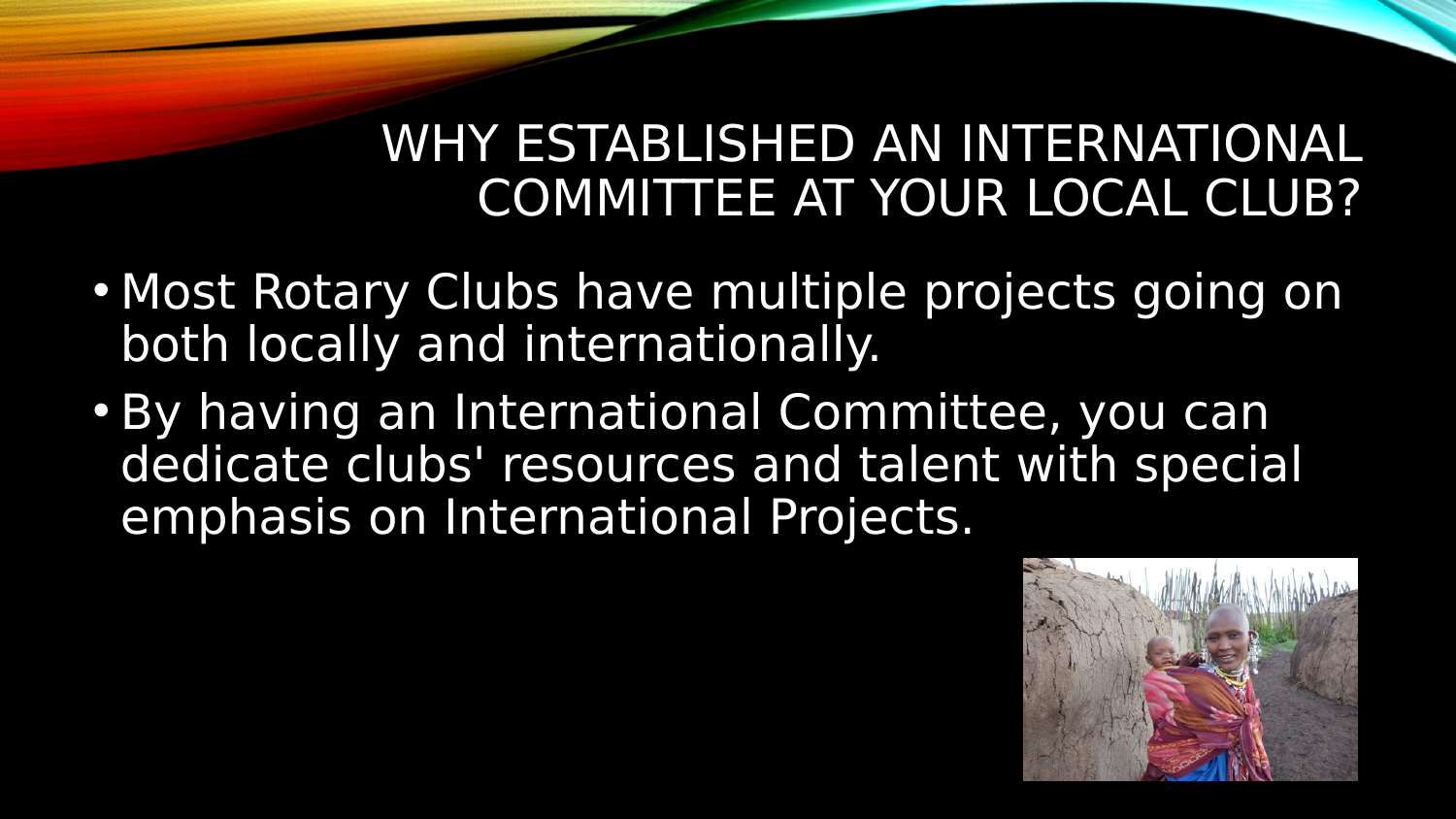### **WHO SHOULD BE YOUR INTERNATIONAL COMMITTEE CHAIRPERSON?**

- Your chairperson should have a passion for international service.
- Generally, the chairperson has experience travelling abroad and has worked on international projects with other organizations in your community.

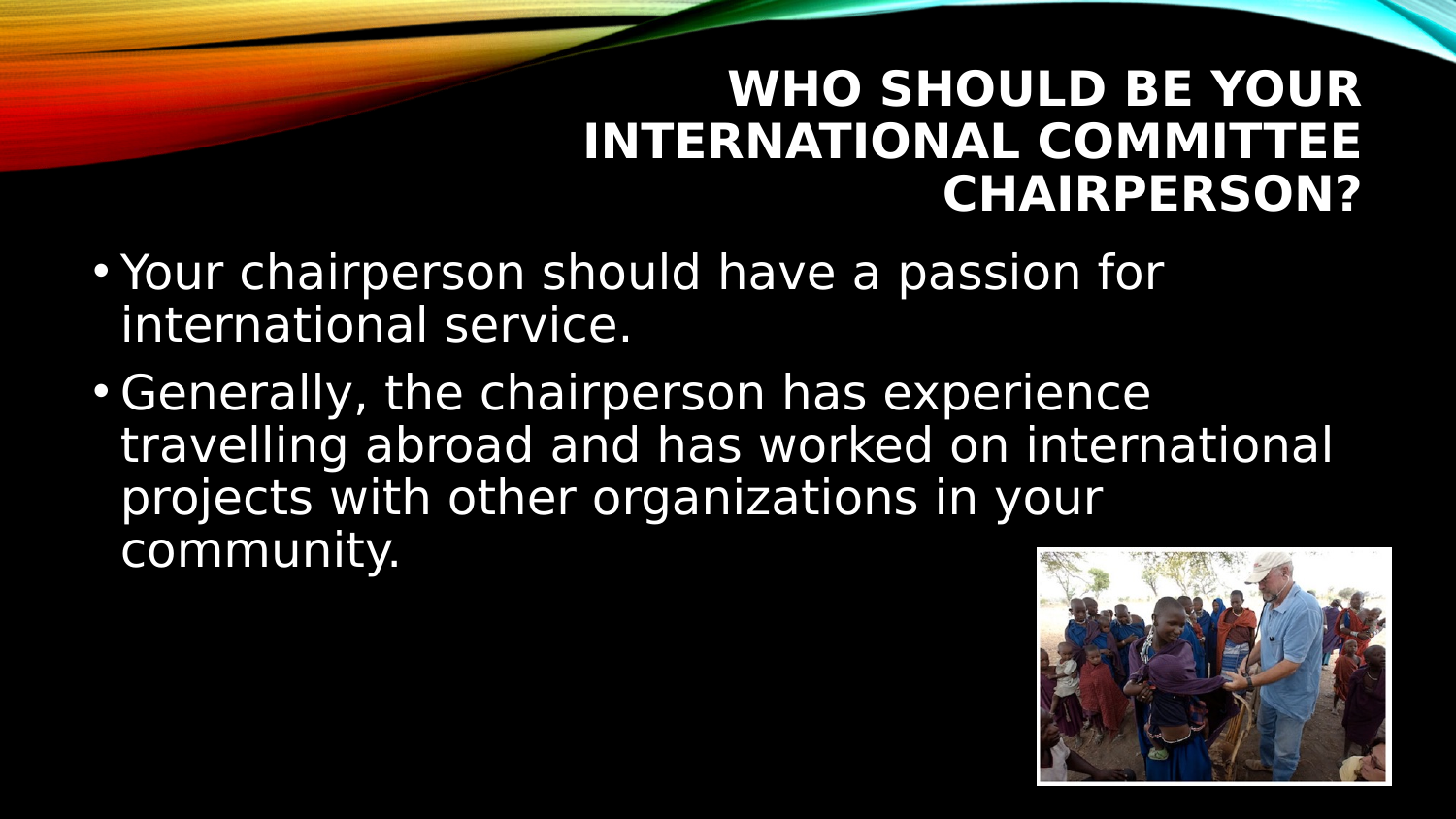# **HOW MANY PEOPLE SHOULD BE ON YOUR COMMITTEE?**

- Your core group should compose 5-6 people.
- They should be willing to commit to serving 3 years on the international committee to lend continuity to past, present, and future projects. In addition, your Club's past president, president, and president-elect can be on the committee and/or should be included in email correspondence.

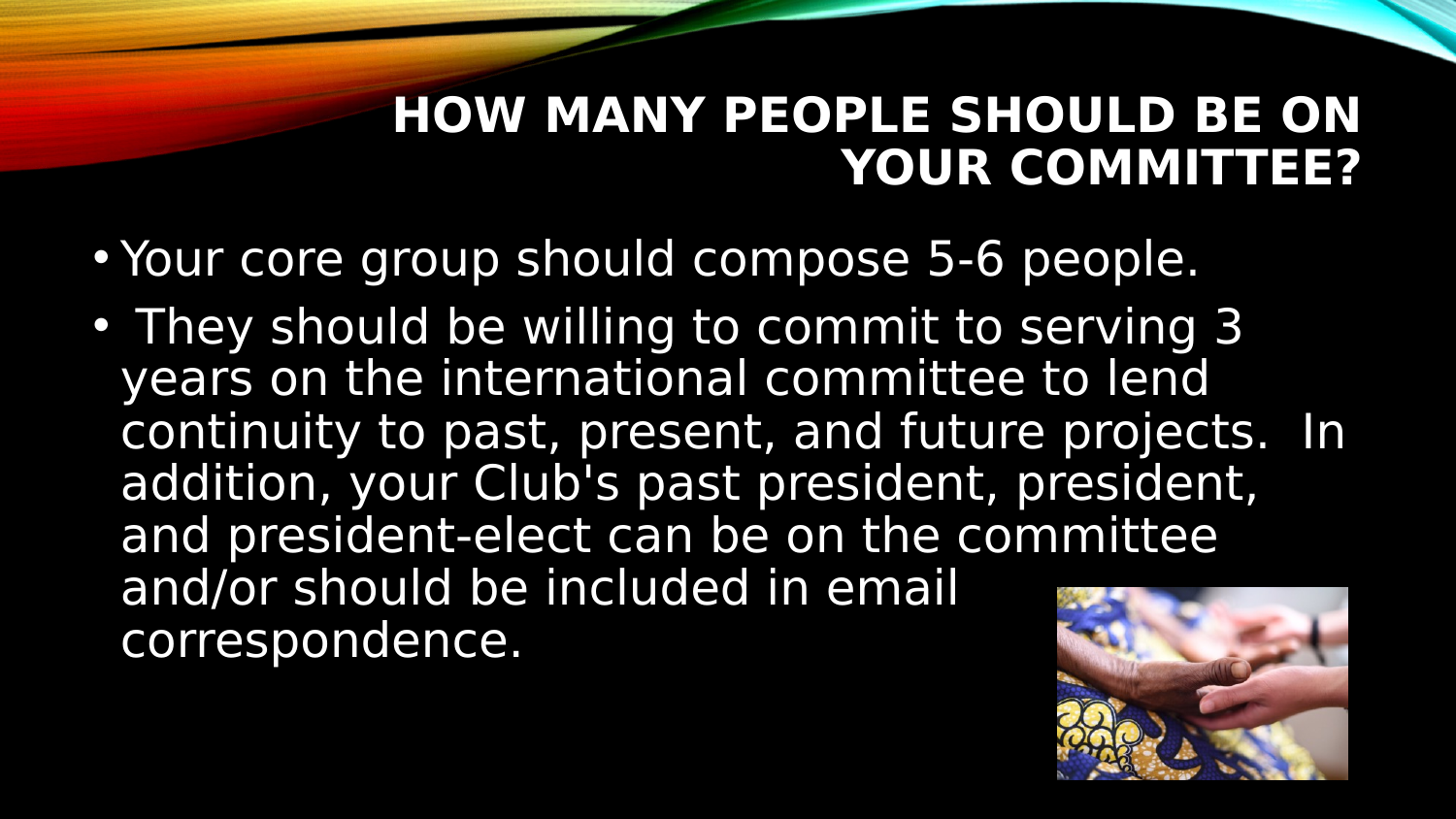#### **SHOULD YOUR INTERNATIONAL COMMITTEE HAVE A BUDGET?**

- Yes. For example, RWR's budget has been \$10,000 per year, allowing 4-5 projects at \$2000 to \$2500.
- This should be established at the beginning of your presidential calendar year and each year by your Rotary Club's Bo